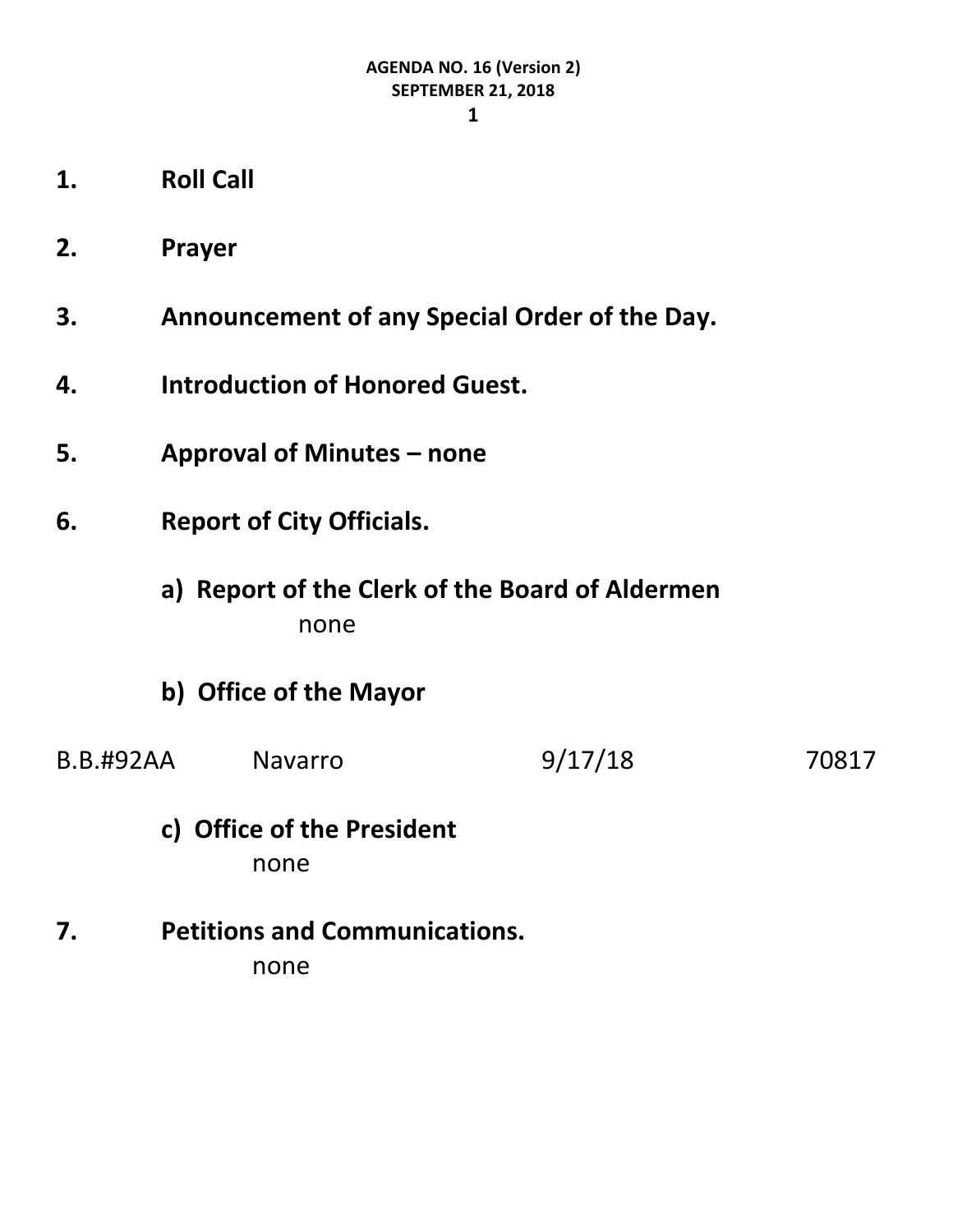# **8. Board Bills for Perfection – Informal Calendar.**

PS B.B.#91 – Navarro/Williamson - An ordinance approved and recommended by the Preservation Board and Planning Commission pertaining to the Skinker–DeBaliviere-Catlin Tract-Parkview Historic District; amending Ordinance #57688, repealing and replacing certain standards for the Skinker– DeBaliviere-Catlin Tract-Parkview Historic District.

### **9. Board Bills for Third Reading - Informal Calendar.**

- LEG B.B.#21AA Howard An ordinance submitting to the qualified voters of the City, a proposal to revise Section 2 of Article VIII of the City Charter which requires City employees to reside within the boundaries of the City and thus allow said employees, except for City Agency and Department Directors appointed by the Mayor, to reside outside of the boundaries of the City, and; providing for an election to be held for voting on the proposed revision and the manner of voting thereat and; and containing an emergency clause.
- LEG B.B.#25AA Muhammad/Kennedy/Moore/Bosley An ordinance submitting to the qualified voters of the City a proposed amendment to the Charter to maintain the Board of Aldermen as body of twenty-eight Aldermen representing twenty-eight wards, and preventing its reduction beginning December 31, 2021, to a body of fourteen Aldermen representing fourteen wards; and containing an emergency clause.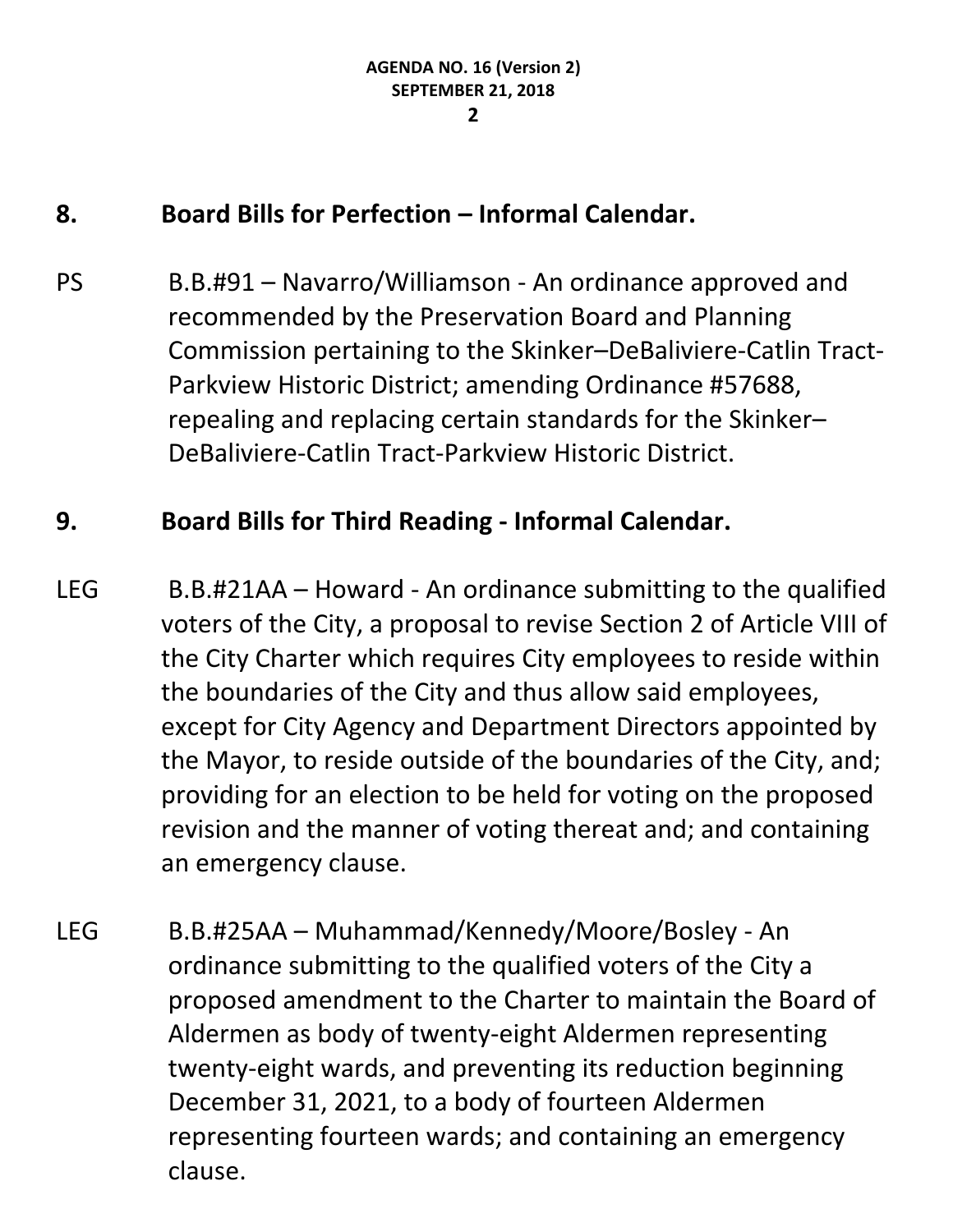**10. Resolutions – Informal Calendar.** None

### **11. First Reading of Board Bills.**

- B.B.#116 Navarro/Spencer/Green/Rice/Ogilvie An ordinance defining the term "honored guest" as the term is used in City of St. Louis Board of Aldermen Rules, as an individual, or their representative, who is being honored by the Board of Aldermen through a Resolution on that day's meeting agenda, and such honoree's immediate family members and friends, and immediate family members of the members of Board of Aldermen.
- B.B.#117 Arnowitz An Ordinance authorizing and directing the Director of the Department of Human Services, by and through the St. Louis Area Agency on Aging and, to accept funding from the Missouri Association of Area Agencies on Aging (in the amount of \$120,000 over the next Five fiscal years. The amount for the current fiscal year is \$30,000.) and to expend those funds for the 2018 Anthem Commercial Care Transition Project as set forth in the PCHP, LLC, Statement of Work to the Grant Award Agreement; and containing an Emergency Clause.

B.B.#118 – Spencer - An ordinance approving a Redevelopment Plan for 3520-3522 Arkansas.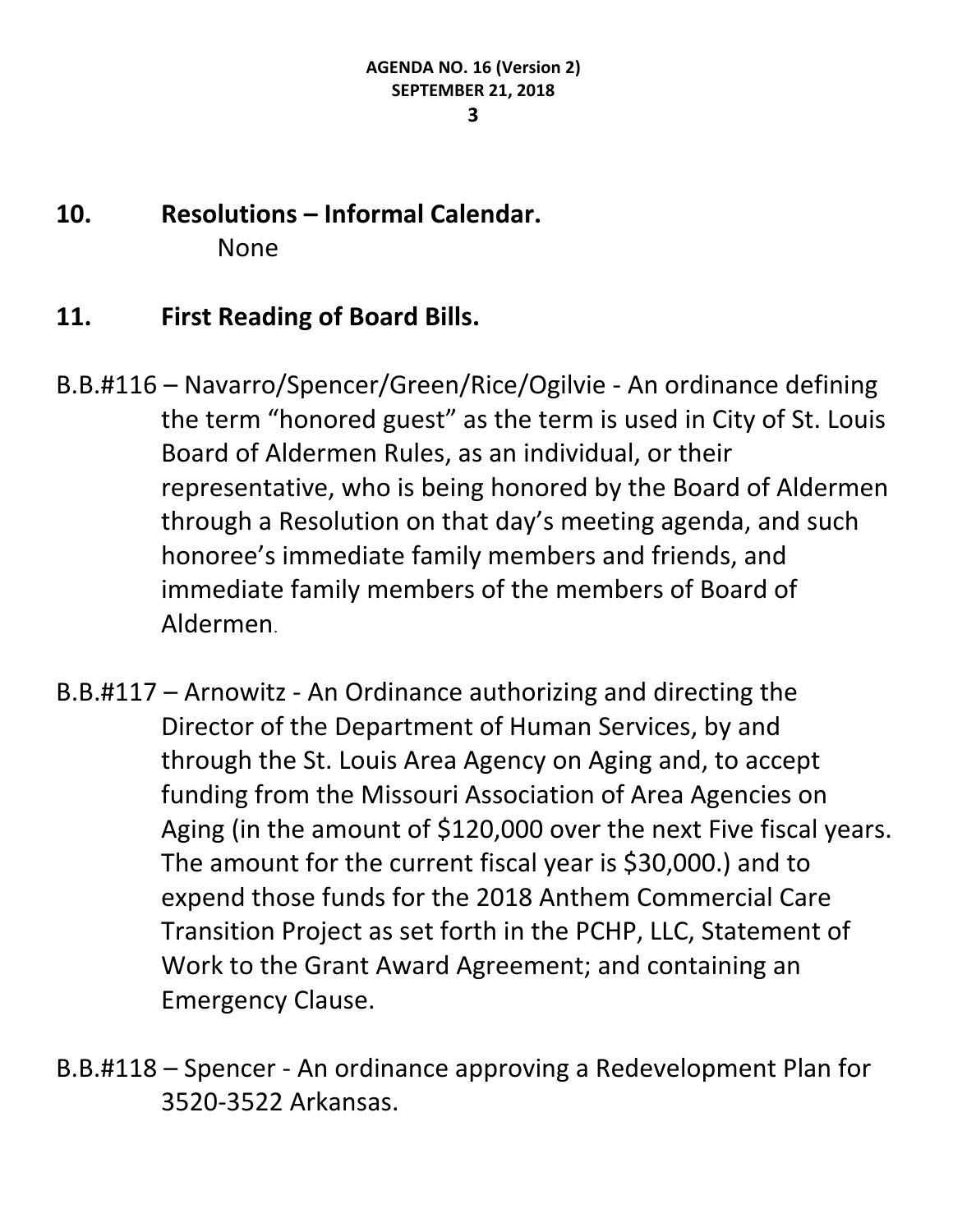# **11. First Reading of Board Bills – (cont.)**

B.B.#119 – Kennedy - An ordinance authorizing and directing the Director of Public Safety, on behalf of the Mayor and the City, to enter into and execute an Intergovernmental Agreement with the United States Marshal Service for housing and related services for United States Marshal detainees housed within the Division of Corrections, providing for appropriation of these funds paid by the United States Marshals Service in accordance with the Intergovernmental Agreement, authorizing the expenditure of such appropriated funds by entering into contracts or otherwise upon approval of the Board of Estimate and Apportionment, and containing an emergency clause.

# **12. Reference to Committee of Board Bills.**

| RULF | B.B.#116 |
|------|----------|
| HН   | B.B.#117 |
| NDC  | B.B.#118 |
| PS   | B.B.#119 |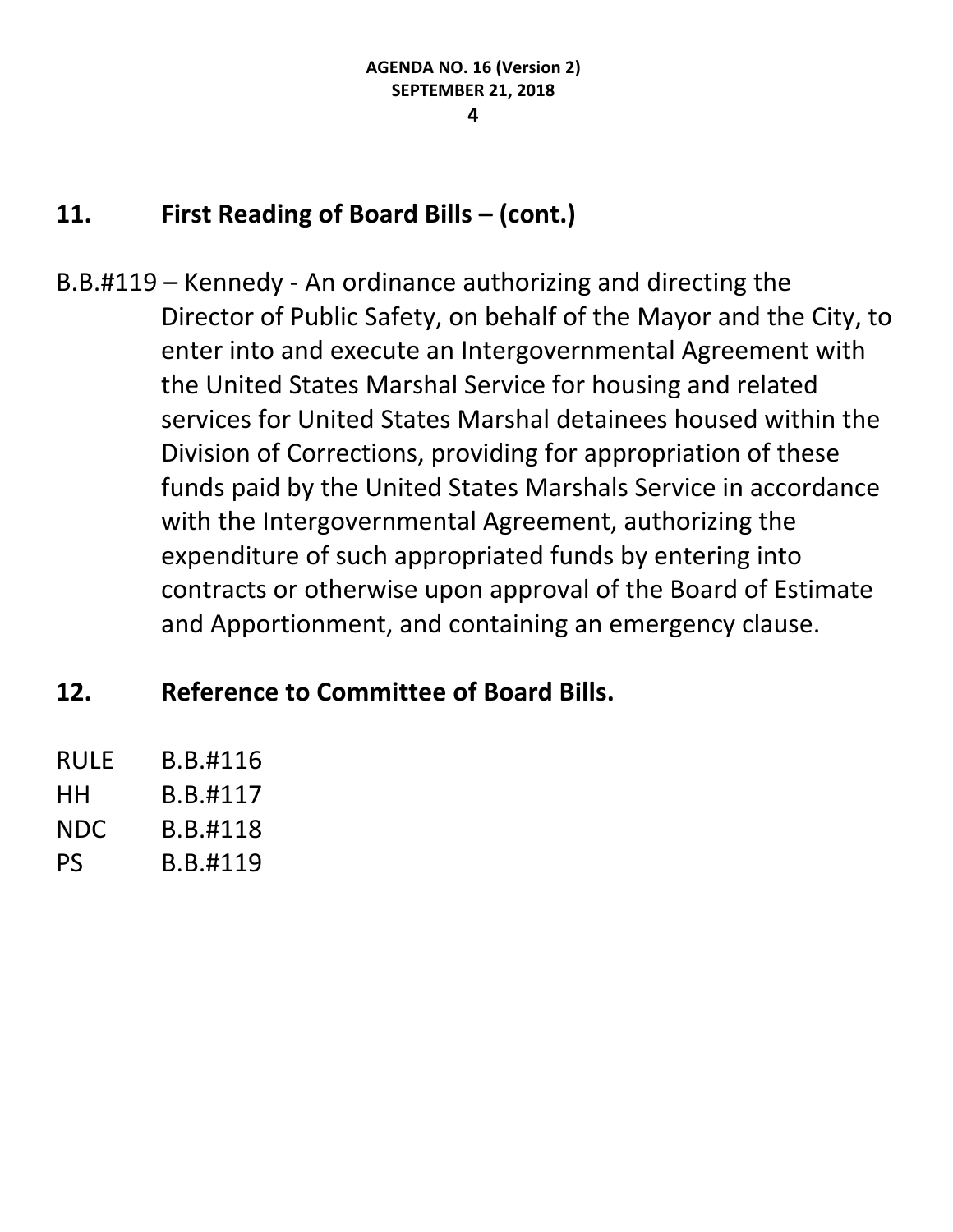## **13. Second Reading and Report of Standing Committees**

- PS B.B.#105 Kennedy/Pres. Reed An ordinance authorizing and directing the Mayor, to submit all necessary applications to enter into agreements with the Missouri Foundation for Health for participation in a project to develop a criminal justice coordinating council to advance social justice and reforming pre-trial bail to reduce the jail population, and authorizing the Mayor, upon approval of the Board of Estimate and Apportionment, to expend any funds received by said grant to fulfill the obligations of the grant, and containing an emergency clause.
- WM B.B#110 Williamson/Oldenburg An Ordinance recommended by the Board of Estimate and Apportionment authorizing the issuance and delivery of not to exceed Fifty Million Dollars (\$50,000,000) Principal amount of General Obligation Bonds, series 2018, for the purposes of paying the costs of the project and the costs of issuance of such bonds, all for the general welfare, safety, and benefit of the citizens; containing a severability clause; and containing an emergency clause.

#### **14. Report of Special Committees**

none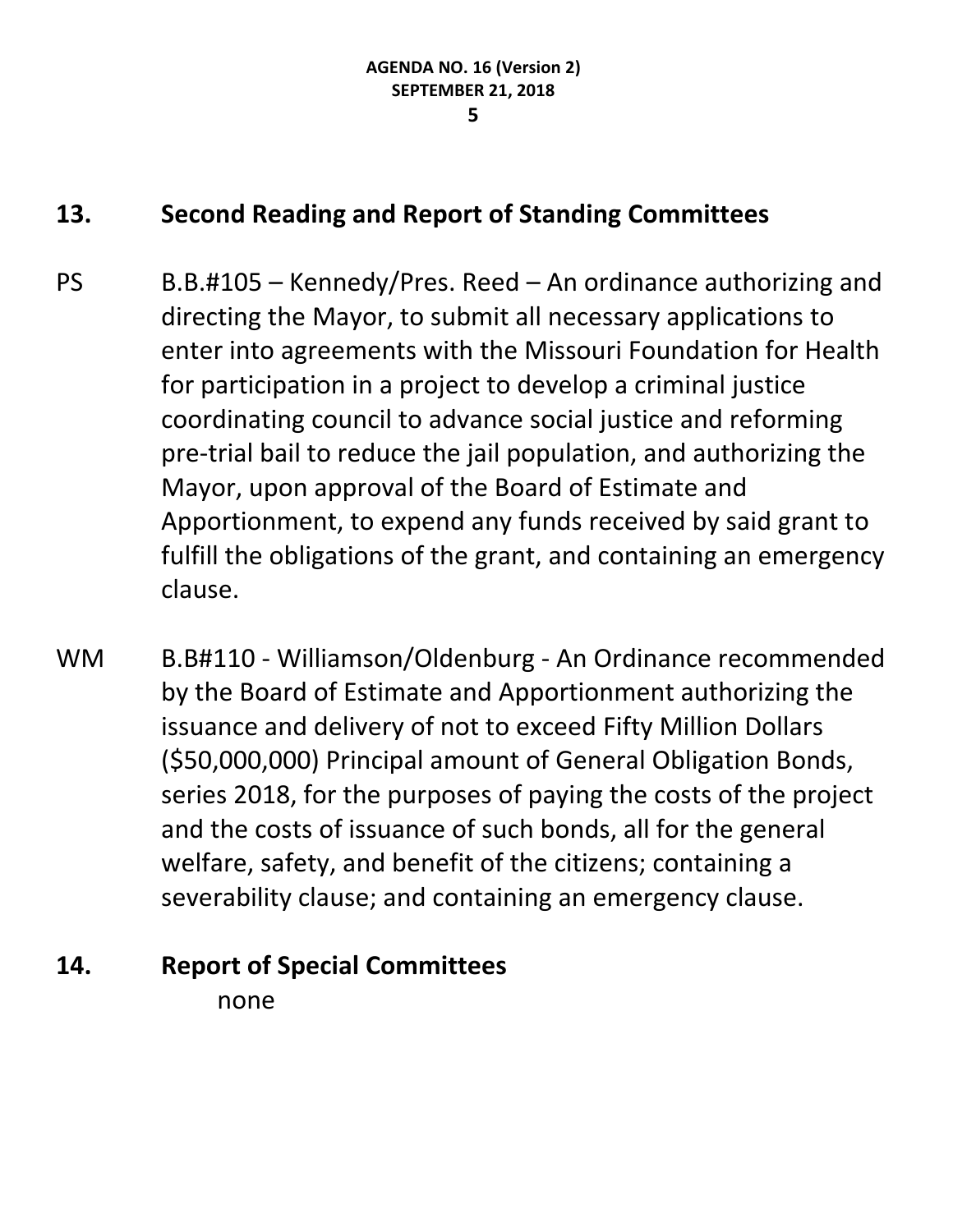# **15. Perfection Consent Calendar.**

- LEG B.B.#73AA Howard/Murphy/Ingrassia An ordinance pertaining to conveyances of title and the recording of such transfer with the Recorder of Deeds; amending Section Three of Ordinance 56141, approved on March 23, 1972, and Ordinance 65038, approved on August 9, 2000, by removing the requirement of the signature of the grantee on deeds issued by the Sheriff of the City pursuant to court order.
- HH B.B.#100 Arnowitz/Ingrassia/Green/Guenther/Navarro/ Middlebrook/Rice - An Ordinance authorizing and directing the Director of the Department of Human Services, by and through the St. Louis Area Agency on Aging, to accept a Grant Award from City Senior Services Fund in the amount of \$50,000 over the next fiscal year and to expend those funds for the City Benefits Plus program as set forth in the Grant Award Agreement, attached hereto as Exhibit A; and containing an Emergency Clause.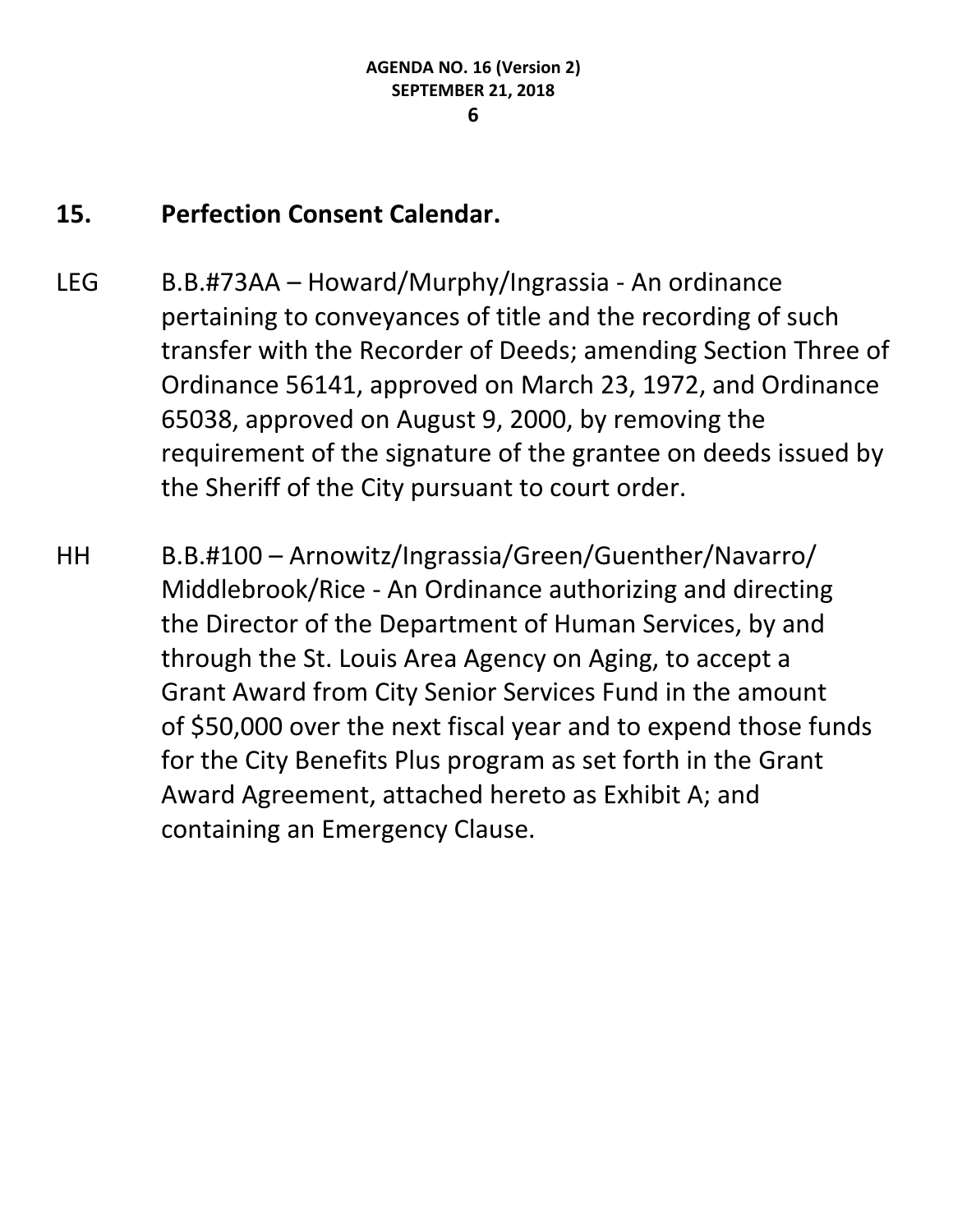# **16. Board Bills for Perfection**

- HUDZ B.B.#103 Bosley/Moore/Ingrassia/Coatar/Rice/Guenther/ Vollmer/Martin/Murphy/Howard/Oldenburg/Muhammad/ J. Boyd/Vaccaro/Ogilvie/Cohn/Williamson/P. Boyd/Navarro Green – An ordinance approved and recommended by the Board of Public Service and enacted pursuant to Article XXI of the City Charter and Chapter 523 of the Revised Statutes of Missouri; approving the use of condemnation by the City to acquire a site consisting of about 97 acres in North St. Louis near the intersection of Jefferson and Cass which is owned in fee simple by LCRA Holdings Corporation, which site was chosen for the National Geospatial-Intelligence Agency's new NGA West facility.
- **17. Third Reading Consent Calendar** none
- **18. Third Reading/Report of Engrossment and Final Passage** none
- **19. Report of the Enrollment Committee.** none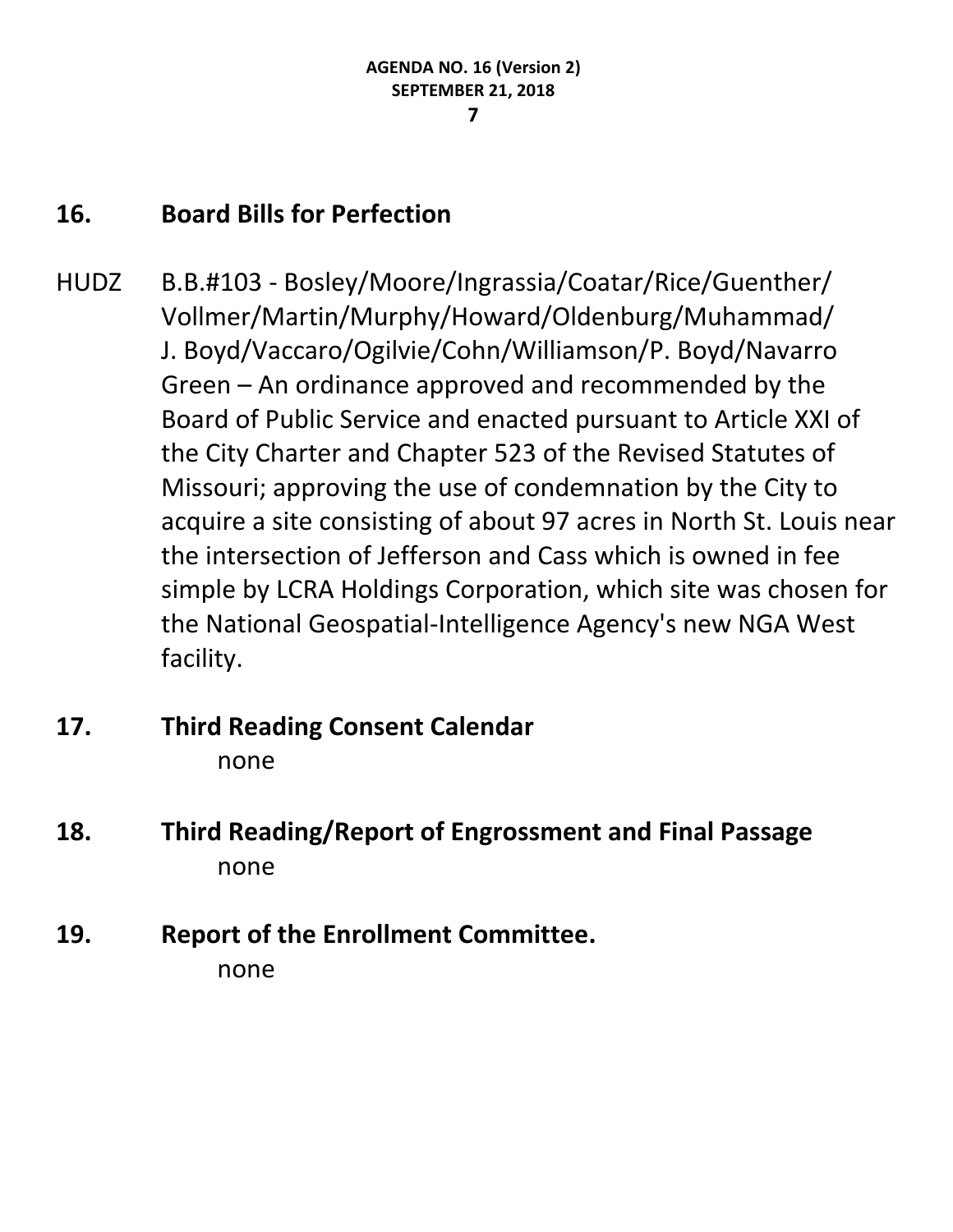# **20. Courtesy Resolutions Consent Calendar**

- Res.#134 Roddy The Board of Aldermen recognize the tremendous contributions of The SPOT on this, its 10th Anniversary, and recognize the staff today and in the future to continue caring for youth.
- Res.#135 Tyus The Board of Aldermen join the sponsor of this resolution in expressing congratulations to Ronald Jones on his graduation from the first graduating class of the Neighborhood Leaders Fellows Program.
- Res.#136 Davis/Pres. Reed/Howard The Board of Aldermen pause to honor the achievements of Hispanics in America and in our City.
- Res.#137 Roddy The Board of Aldermen extend a sincere thank you to Jeffrey Hartnett for his years of dedication to improving the working conditions and standards of living for residents of the City and across the Country.
- Res.#140 Oldenburg Congratulations to Brenden Carroll-Forsythe on Receiving the rank of Eagle Scout.
- Res.#139 Moore The Board of Aldermen applaud Pastor Robert Reed.
- Res.#133 Muhammad The Board of Aldermen recognize Missouri Coalition of Recovery Support Providers to increase awareness of behavioral health conditions and their support for those in recovery and their family members.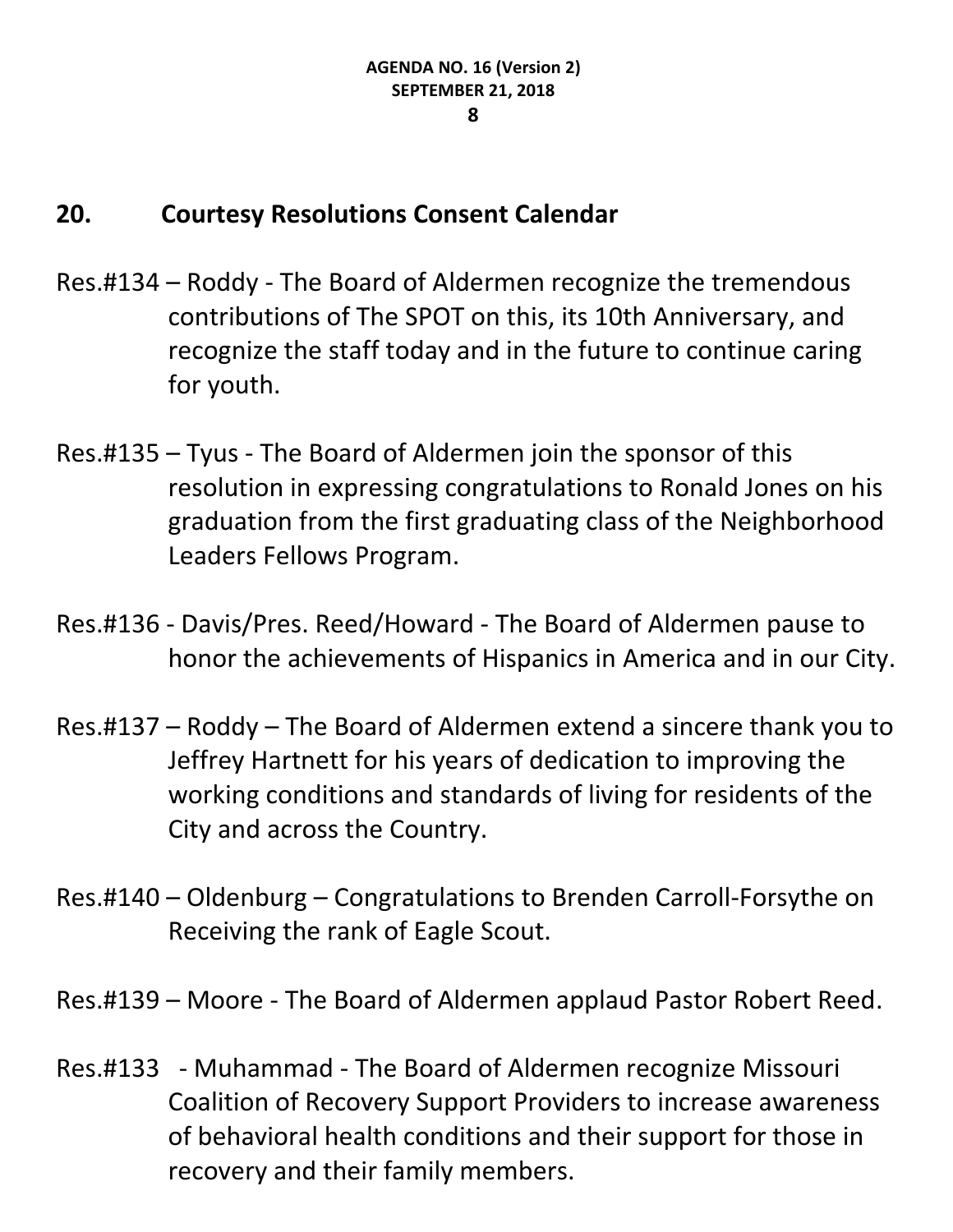# 21. **First Reading of Resolutions.**

- Res.#138 Spencer The Board of Aldermen hold a hearing requesting all utilities with underground infrastructure within City limits come before the Streets, Traffic and Refuse to discuss current and future construction plans, and that the City Streets Department explore policies to improve the system by which the City approves street closure permits and present its findings and recommendations to the Board of Aldermen.
- **22. Second Reading Resolutions, Committee Reports & Adoptions.** none
- **23. Miscellaneous and Unfinished Business.** none
- **24. Announcements**
- **MONDAY SEPTEMBER 24, 2018**

### **NEIGHBORHOOD DEV. MEETING – 9:00 A.M. – KENNEDY ROOM**

- B.B.#20 Spencer An ordinance approving a Redevelopment Plan for 3452 Oregon.
- B.B.#22 Spencer An ordinance approving a Redevelopment Plan for 3429-3431 Ohio.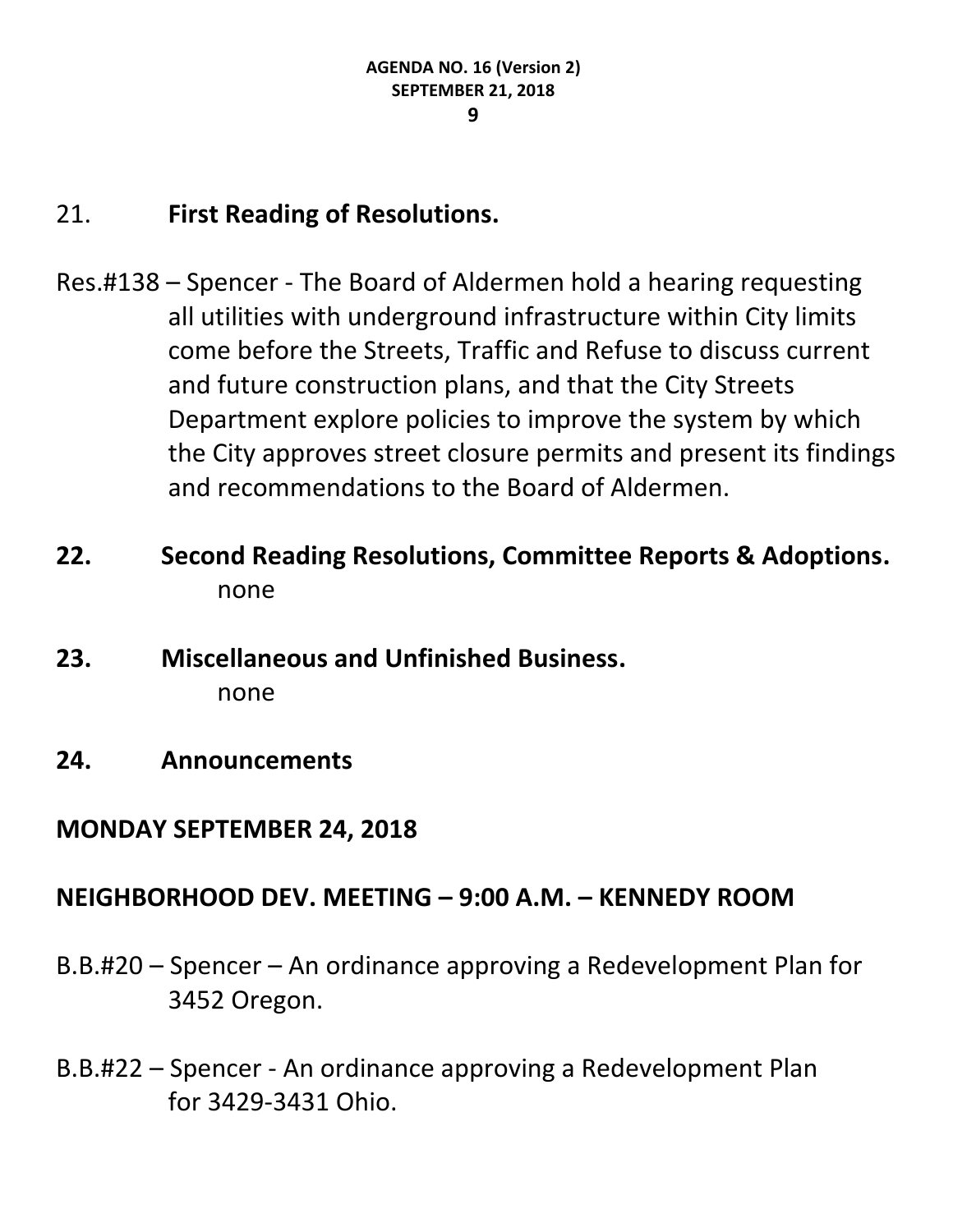# **NEIGHBORHOOD DEV. MEETING – (cont.)**

- B.B.#23 Guenther An ordinance approving a Redevelopment Plan for 3520 Wisconsin.
- B.B.#28 Davis An ordinance approving a Redevelopment Plan for the 2647-2651 Washington
- B.B.#29 Davis An ordinance approving a Redevelopment Plan for the Tiffany Neighborhood Scattered Sites Area.
- B.B.#33 Martin An ordinance approving a Redevelopment Plan for the 532 Bates.
- B.B.#34 Murphy An ordinance approving a Redevelopment Plan for the 5019, 5032 & 5034 Ulena.
- B.B.#38 Williamson An ordinance approving a Redevelopment Plan for 5780 McPherson.
- B.B.#39 Martin An ordinance approving a Redevelopment Plan for 7401 Vermont.
- B.B.#40 Ogilvie An ordinance approving a Redevelopment Plan for 6452 Nashville Ave. & 6453 Wade.
- B.B.#78 Moore An ordinance approving a Redevelopment Plan for 2615 Billups.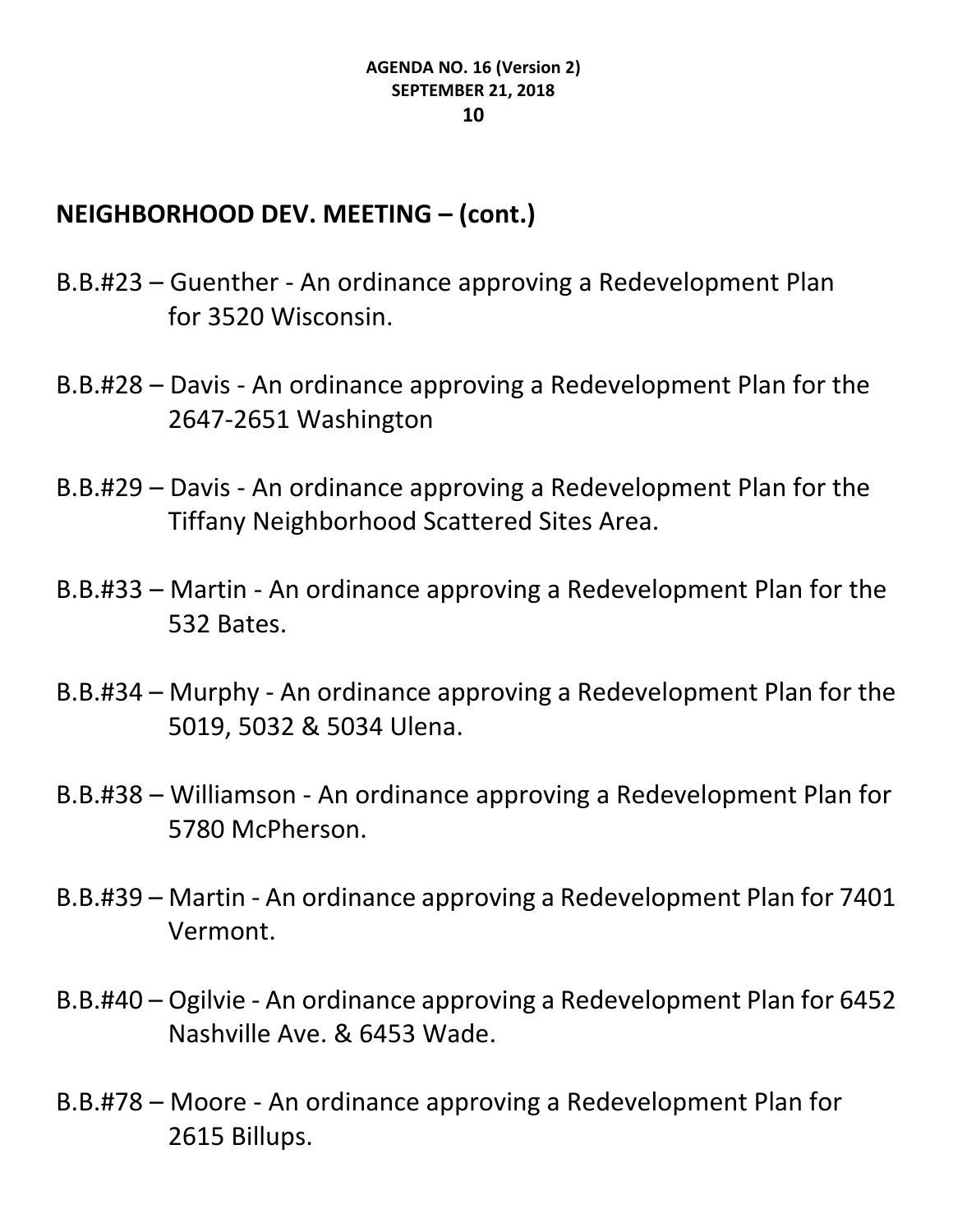## **NEIGHBORHOOD DEV. MEETING – (cont.)**

- B.B.#79 Spencer An ordinance approving a Redevelopment Plan for 3437-3439 Iowa.
- B.B.#80 Spencer An ordinance approving a Redevelopment Plan for 3211 Osage.
- B.B.#81 Martin An ordinance approving a Redevelopment Plan for 7714-18 South Broadway.
- B.B.#82 Guenther An ordinance approving a Redevelopment Plan for 2829 Iowa.
- B.B.#83 Ingrassia An ordinance approving a Redevelopment Plan for 2528 Texas.
- B.B.#84 Coatar An ordinance approving a Redevelopment Plan for 2235 McNair.
- B.B.#94 Williamson An ordinance approving a Redevelopment Plan for 1420-22 Union Blvd.
- B.B.#95 Kennedy An ordinance approving a Redevelopment Plan for 4213 Maryland Ave.
- B.B.#97 Moore An ordinance approving a Redevelopment Plan for 4338, 4341 and 4345 Evans Ave. Area.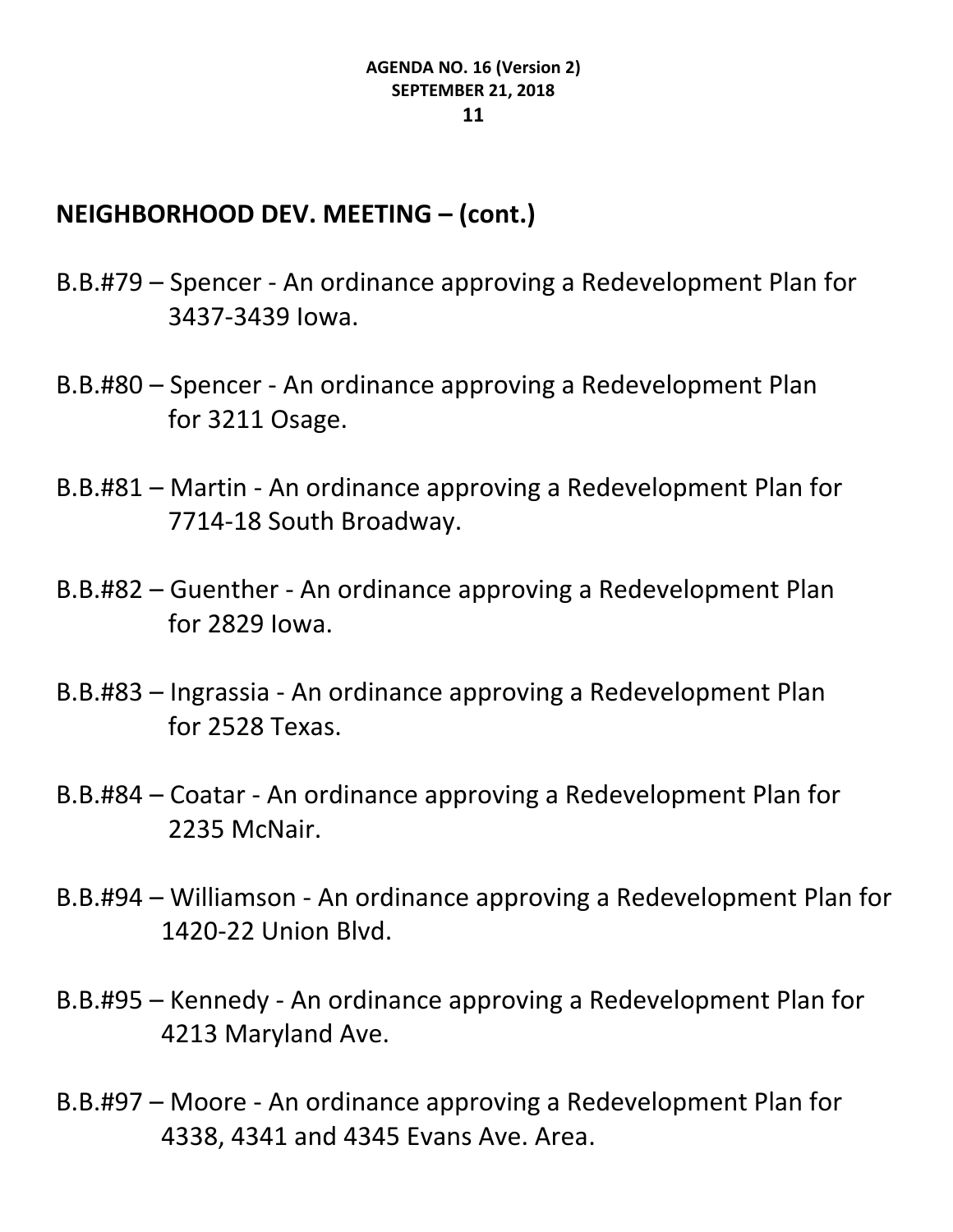# **NEIGHBORHOOD DEV. MEETING – (cont.)**

- B.B.#113 Vollmer An ordinance approving a Redevelopment Plan for 3201 Morgan Ford.
- B.B.#114 Davis An ordinance approving a Redevelopment Plan for 2811-15 Locust.
- B.B.#115 Kennedy An ordinance approving a Redevelopment Plan for 408 – 410 N. Sarah.
- B.B.#118 Spencer An ordinance approving a Redevelopment Plan for 3520-3522 Arkansas.
- Res.#104 Roddy A Resolution for the authority to establish guidelines with regard to the terms of such real estate tax abatement for residential properties with new investment of less than one million dollars based on established criteria.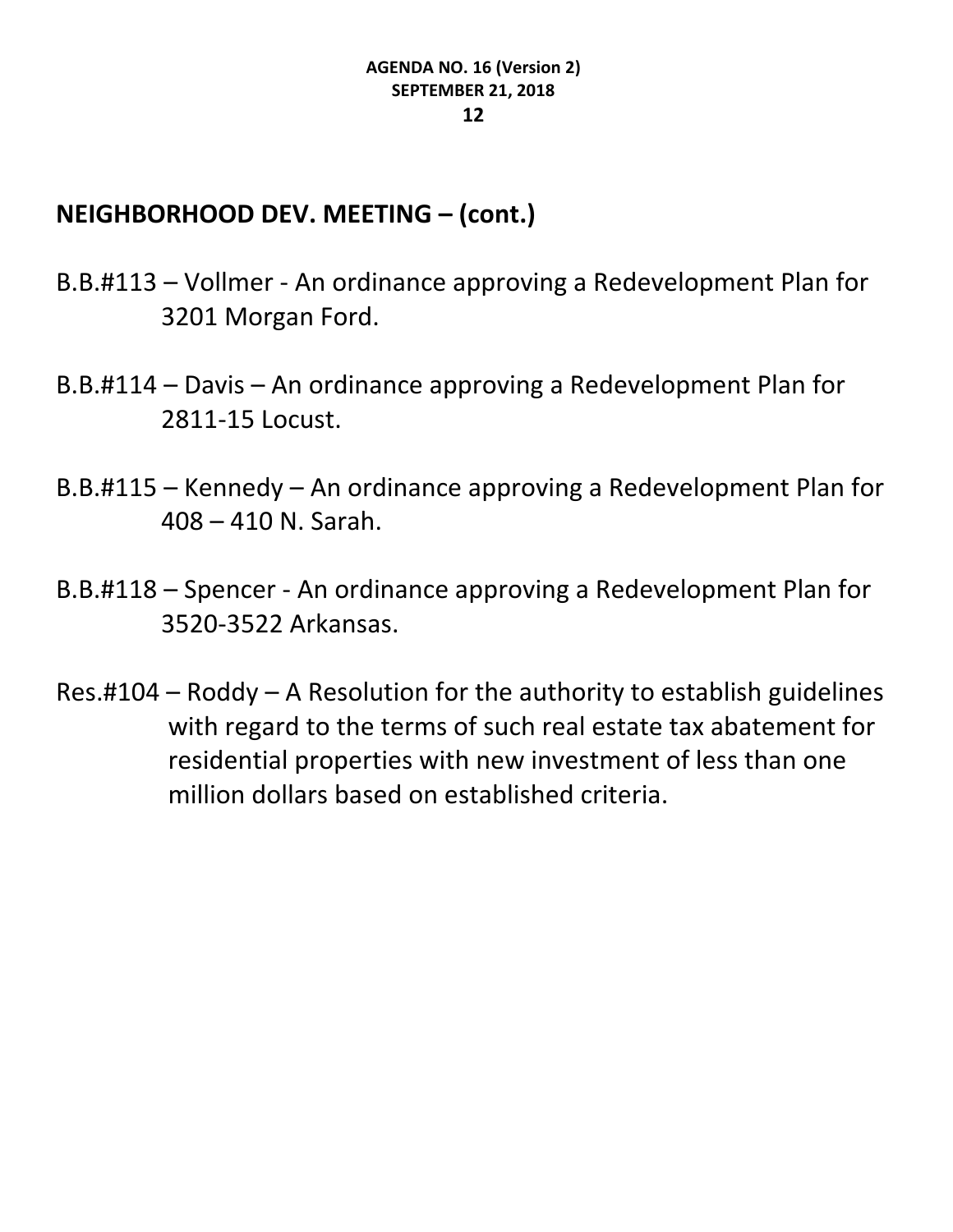# **TUESDAY SEPTEMBER 25, 2018**

# **TRANSPORTATION & COMMERCE MTG. – 10:00 A.M. – KENNEDY ROOM**

Presentation by FLY314 Coalition of Advisors

The tentative agenda of this meeting also includes the option to vote to go into closed session pursuant to Section 610.021(1) RSMo, to discuss legal actions, Section 610.021(2) RSMo, to discuss leasing of real estate, Section 610.021(3) RSMo, to discuss the hiring of employees and Section 610.021(12) RSMo, to discuss sealed proposals and related contracts.

B.B.#98 – Davis – An Ordinance recommended and approved by the Airport Commission, the Board of Public Service, and the Board of Estimate and Apportionment authorizing a Third Amendment to Section One of the Airport Schedule F CIP Project Ordinance 67357 approved December 19, 2006, as amended by Ordinance 68650 approved June 2, 2010 and Ordinance 68852 approved February 14, 2011, which authorized a multi-year public work and improvement program at St. Louis Lambert International Airport, amending EXHIBIT A entitled "Schedule F CIP Project (MII Approved)" by adding a new project to the project list entitled "Replacing Accounting Systems"; and containing severability clause and an emergency clause.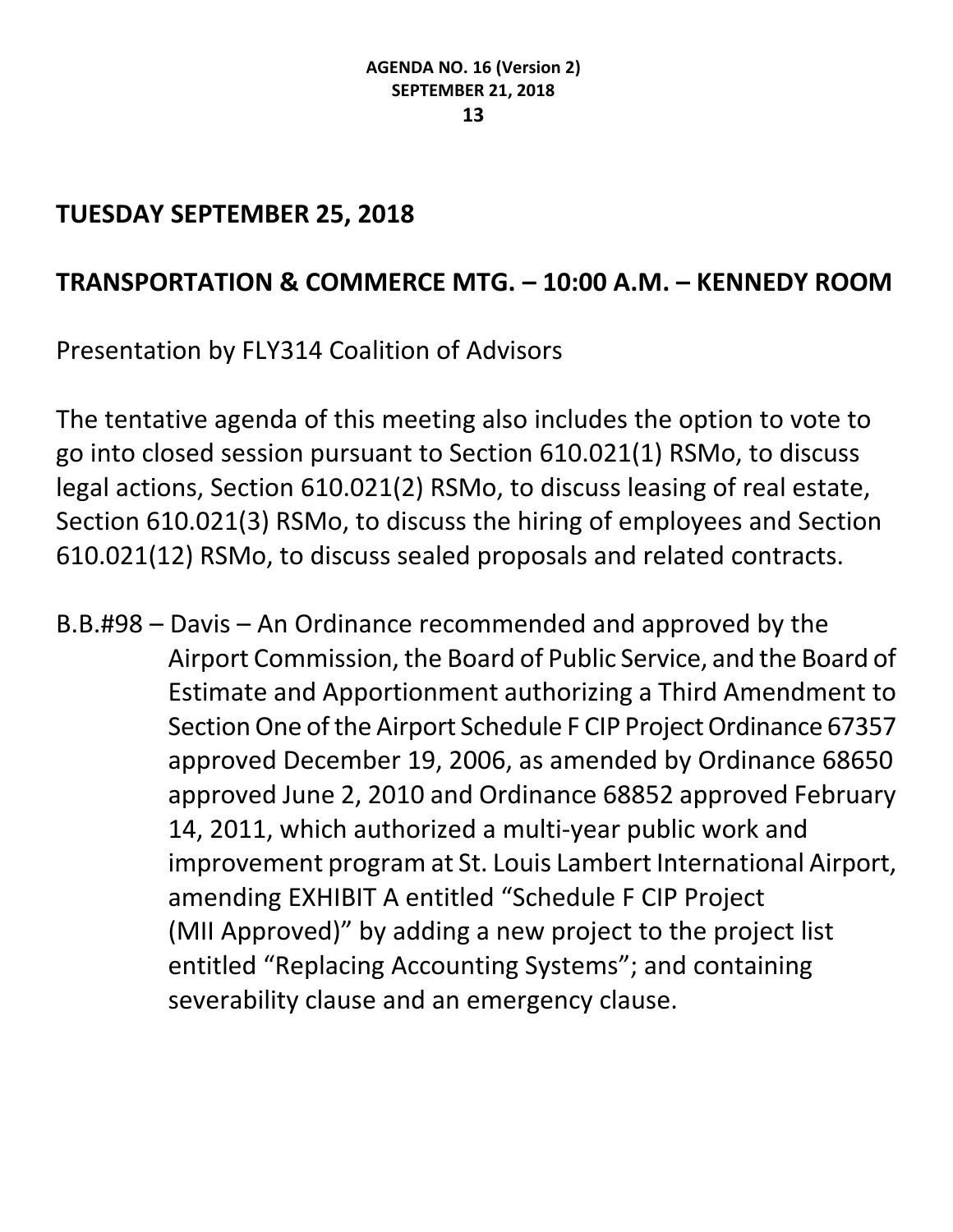# **TRANSPORTATION & COMMERCE MTG. – (cont.)**

B.B.#102 – Davis - An ordinance recommended and approved by the Airport Commission and the Board of Estimate and Apportionment, authorizing and directing the Mayor and the Comptroller, to accept and execute a certain Airport Aid Agreement offered by the Missouri Highways and Transportation Commission for the marketing and promotion of air service at the Airport for a maximum obligation of Three Hundred Fifty Thousand dollars (\$350,000) for the reimbursement of direct costs associated with the projects funded under the Grant Agreement; and containing an emergency clause .

### **WEDNESDAY SEPTEMBER 26, 2018**

# **HOUSING, URBAN DEV. & ZONING MTG. – 9:00 A.M. – KENNEDY ROOM**

- Res.#104 Roddy Authority to establish guidelines with regard to the terms of such real estate tax abatement for residential properties with new investment of less than One Million Dollars (\$1,000,000) based on established criteria.
- B.B.#85 Coatar An ordinance approving a Redevelopment Plan for 705-719 North 2nd.
- B.B.#96 Ingrassia An ordinance approving a Redevelopment Plan for 2200-2218 Washington Ave.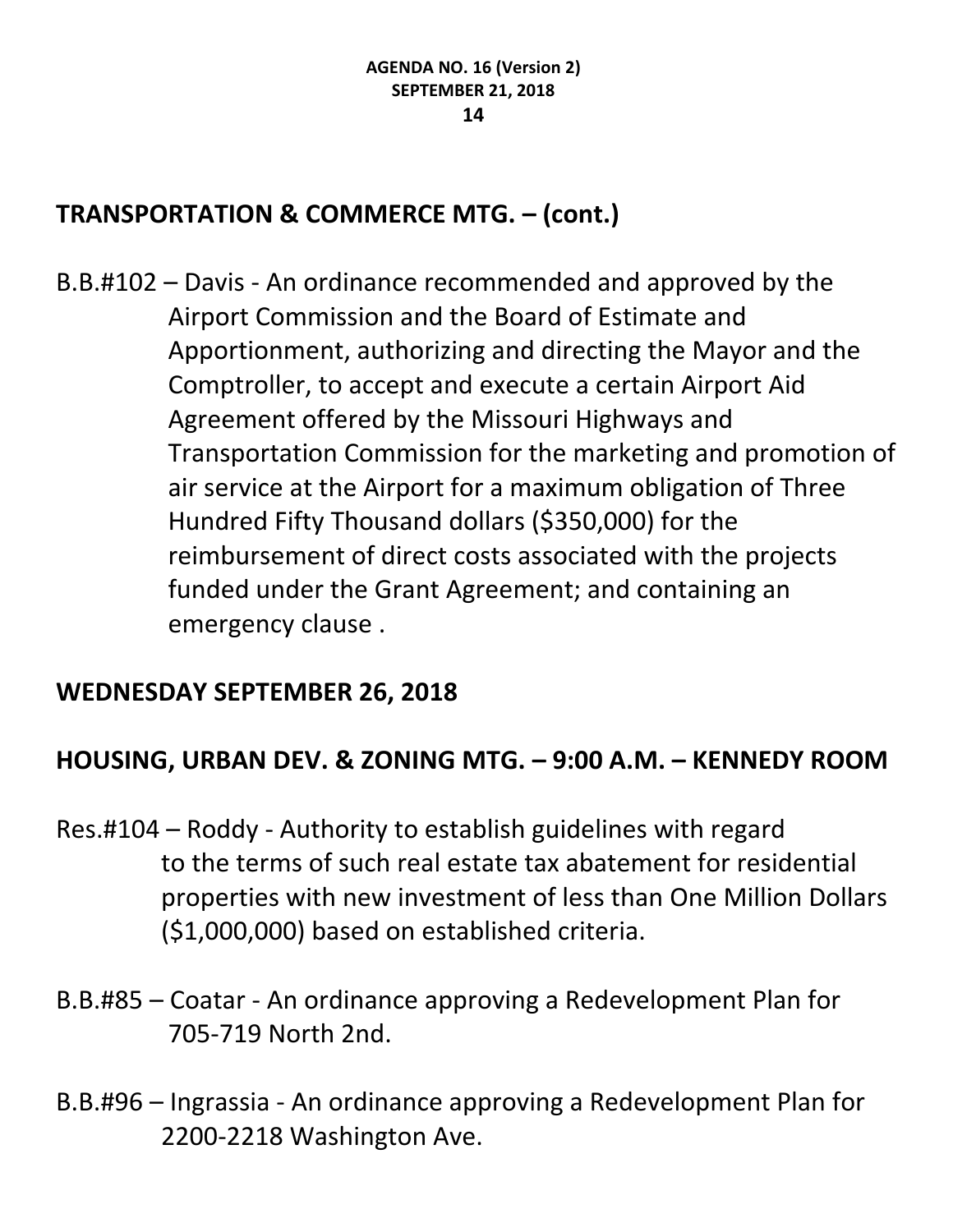# **HOUSING, URBAN DEV. & ZONING MTG. – (cont.)**

Res.#8 – Martin - U.S. Durum Milling Enterprise Zone.

Res.#9 – Vollmer – Enterprise Zone for St. Louis Properties Inc.

Res.#38 – Martin - Enterprise Zone for IPX Apex, LLC.

Res.#79 – Vollmer – Enterprise Zone for Berra Specialty Contractors Inc.

Res.#101 – Boyd – Enterprise Zone for Union Electric Company Enterprise Zone for 4301R, 4321 & 4427 Geraldine Ave.

Res.#103 – Roddy – Enterprise Zone for 4156 Manchester Investors LLC.

#### **FRIDAY SEPTEMBER 28, 2018**

#### **FULL BOARD MEETING – 10:00 A.M. - CHAMBERS**

- **25. Excused Aldermen**
- **26. Adjournment**